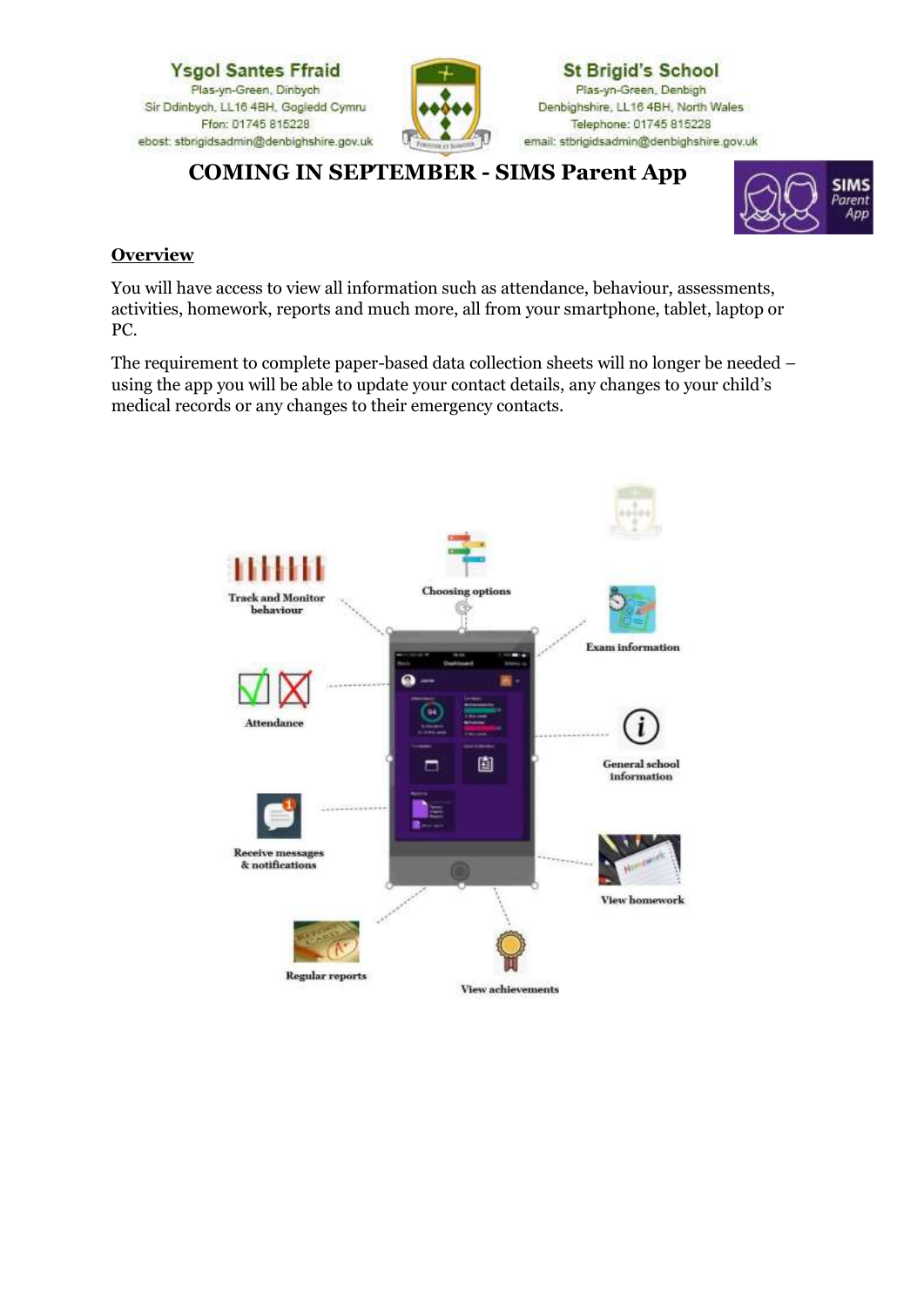

**St Brigid's School** Plas-yn-Green, Denbigh Denbighshire, LL16 4BH, North Wales Telephone: 01745 815228 email: stbrigidsadmin@denbighshire.gov.uk

# **SIMS Parent App**

# QUICK START PARENT USER GUIDE

July 2021



## **What is it?**

The SIMS parent app is a convenient way to share information with you about your child's school life. It is a clear and easy to use app and best of all it is free! This allows you to keep up to date with what is happening on a day to day basis as well as supporting your child's development and progress.

# **What will you be able to find in the SIMS Parent App?**

- Important information such as your child's attendance, conduct, homework and school activities.
- Access to your child's school reports
- Access to update your contact details and child's medical illnesses / requirements so that we always have the most up to date information in case of an emergency.
- Important push messages from school e.g. regarding event reminders and newsletters.
- School term, inset dates and school contact details.
- Read messages from school.
- View the current day's timetable(s).
- If you have more than one child at school, you will have access to all your children's information, using the same app.

**Please read the Acceptable Use Procedure attached to the ParentPay email. A copy can also be found on the school website. By proceeding with the next steps (registration), you are agreeing to the Acceptable Use Procedure.**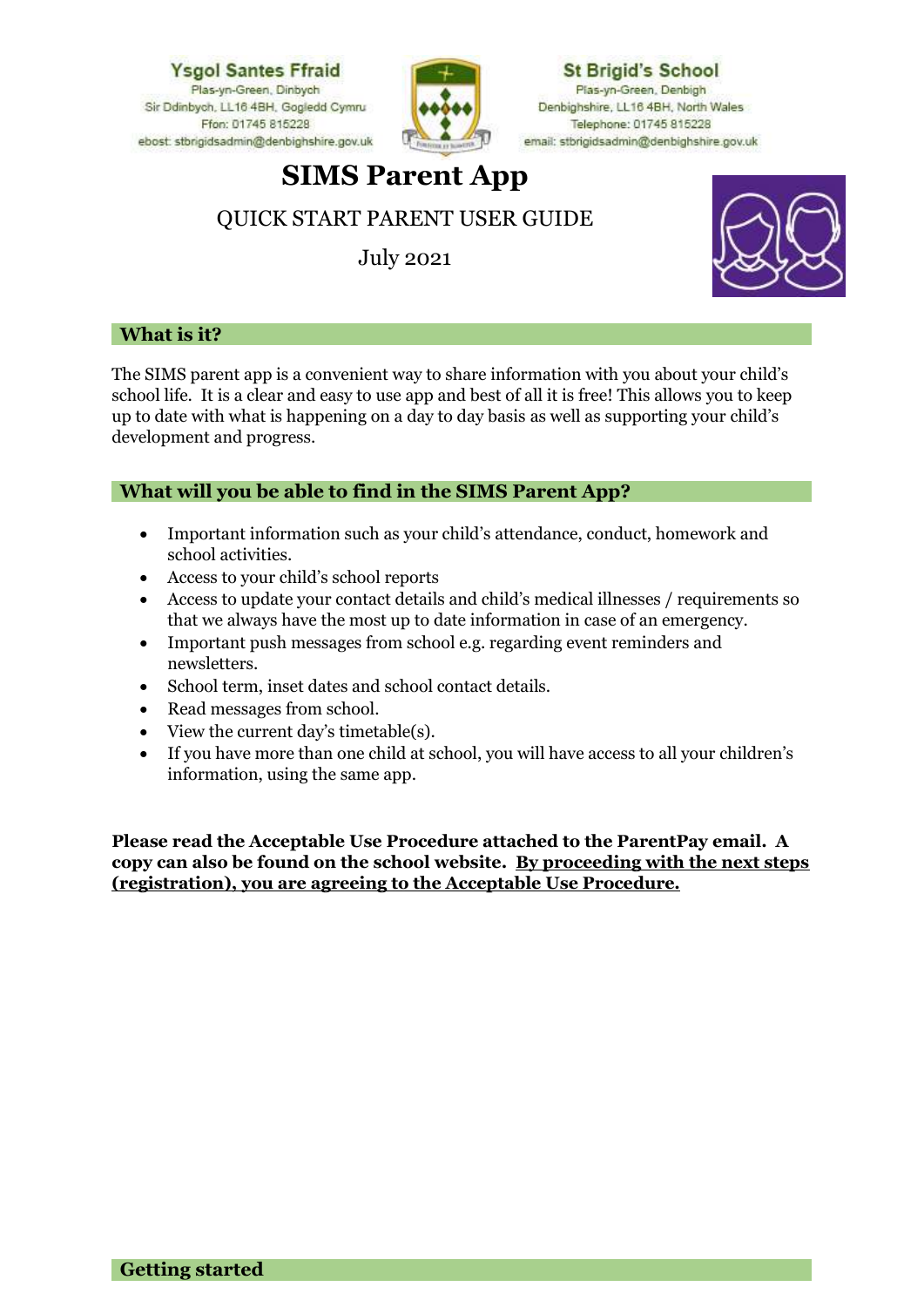

#### **Please note: You might come across some security issues if you are trying to register at work due to your company policies. Please register at home if this occurs.**

You will be sent an activation email that contains a link and an invitation code. The email will come from Capita SIMS [\(noreply@sims.co.uk\)](mailto:noreply@sims.co.uk). Please check your junk / spam folder if the email doesn't appear in your inbox.

Your activation email is unique to you and should not be used by anyone else, if an additional login is required then please contact school.

The activation email will expire after 14 days if it isn't used, you will need to contact school if you require a replacement after this time.

| You should have received<br>an email from            | 1 of 5 <<br>ø<br>n<br>More =                                                                                                                                                                                                                                                                                                                             |  |  |  |  |
|------------------------------------------------------|----------------------------------------------------------------------------------------------------------------------------------------------------------------------------------------------------------------------------------------------------------------------------------------------------------------------------------------------------------|--|--|--|--|
| noreply@sims.co.uk.                                  | tu ilintaani militutulirualinna - SIMS Online Services Invite Intornal                                                                                                                                                                                                                                                                                   |  |  |  |  |
| inbox(4)<br>Starred<br>Sent Mail<br>Drafts<br>More - | noreply@sims.co.uk<br>to me (+)<br>Cannot in figures at the site accump its inviting you to join their new online portal.                                                                                                                                                                                                                                |  |  |  |  |
| I) Usaf -                                            | To join, simply click this link. The link is valid for the next 14 days.                                                                                                                                                                                                                                                                                 |  |  |  |  |
|                                                      | You will be directed to the sign in page where:                                                                                                                                                                                                                                                                                                          |  |  |  |  |
|                                                      | . Users with an existing SIMS ID account can enter their details into the username and password fields that are<br>. Users that don't have a SIMS ID account should click on the icon for the type of account you would like to use<br>(Microsoft/Office 365, Twitter, Facebook, Google) and you will be directed to sign in using your existing details |  |  |  |  |
|                                                      | If the link doesn't work then please enter this URL into your browser:                                                                                                                                                                                                                                                                                   |  |  |  |  |
|                                                      | https://id.sims.co.uk/registration/home/soscode                                                                                                                                                                                                                                                                                                          |  |  |  |  |
|                                                      | When prompted enter the following invitation code: 9s Skpmd9UPuIYeEYQ3EV1GLzGZ9s SJ3wgwfy5si9lvdD                                                                                                                                                                                                                                                        |  |  |  |  |

Select "Click this link".

You will then need to select the account type you want to register with. Either a Microsoft (including Office 365), Google, Facebook or Twitter account. You are able to use an existing account (e.g. a gmail account) or create a new one online.

| <b>Choose Account Type</b>                      |                        |  |  |  |  |  |
|-------------------------------------------------|------------------------|--|--|--|--|--|
| Continue by choosing your existing account type |                        |  |  |  |  |  |
| SIMS ID<br>SIMS ID                              | Sign in with Microsoft |  |  |  |  |  |
| Sign in with Twitter                            | Log in with Facebook   |  |  |  |  |  |
| Sign in with Google                             | Office 365             |  |  |  |  |  |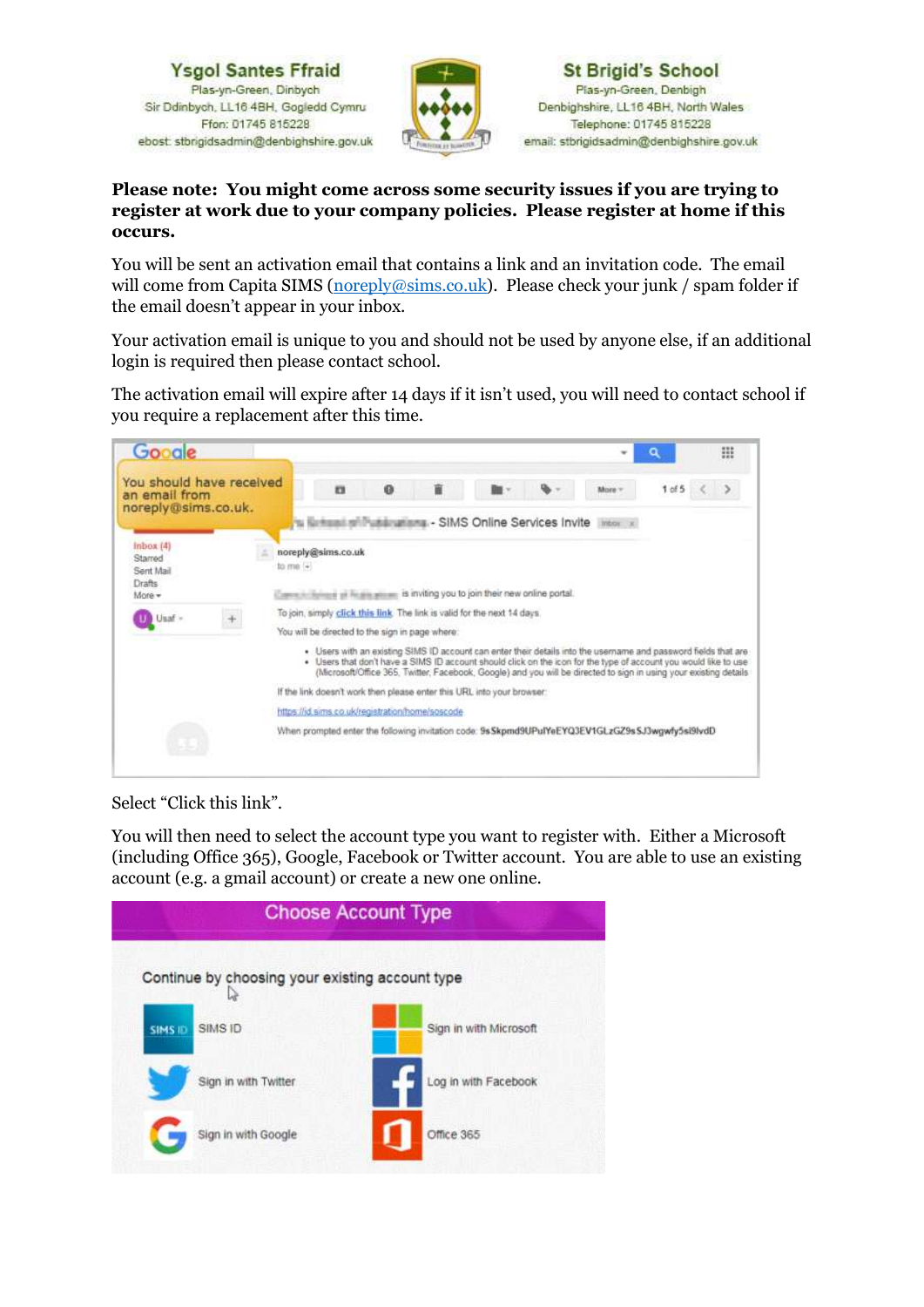



**Remember**, if you create a new email address please ensure you inform school so that records can be updated, and invitations re-issued.

On the **Registration** screen you will be asked for your invitation code. If you were able to click the link from the email, this field will be automatically populated. If you had to register via the web address in the email, you will need to copy the invite code from the email and paste it into the box provided.

| <b>SOMOOLS</b><br>כויזוכ<br>Inspire |                                                                                                                                                      |            |
|-------------------------------------|------------------------------------------------------------------------------------------------------------------------------------------------------|------------|
| Registration                        |                                                                                                                                                      |            |
| school service.                     | You will have received an invite code from either Capita SIMS for a new service or from your school administrator if you are being invited to join a |            |
|                                     | Please enter the code below and tap or click Register.                                                                                               |            |
| Name                                |                                                                                                                                                      | (not you?) |
| Signed in with                      | Google                                                                                                                                               |            |
| <b>Invitation Code</b>              | 9sSkpmd9UPulYeEYQ3EV1GLzGZ9s5/3wgwfy5si9tvdD                                                                                                         |            |
|                                     | Register                                                                                                                                             |            |
|                                     |                                                                                                                                                      |            |
|                                     |                                                                                                                                                      |            |
|                                     |                                                                                                                                                      |            |

#### Click on **Register**.

Answer the security question – "Date of Birth of Child at School". Enter the Date of Birth of **one** of your children attending the school (**not your Date of Birth**), following the format of dd/mm/yyyy. This is for security purposes only and will not be used in the SIMS Parent system.



Click on **Verify**.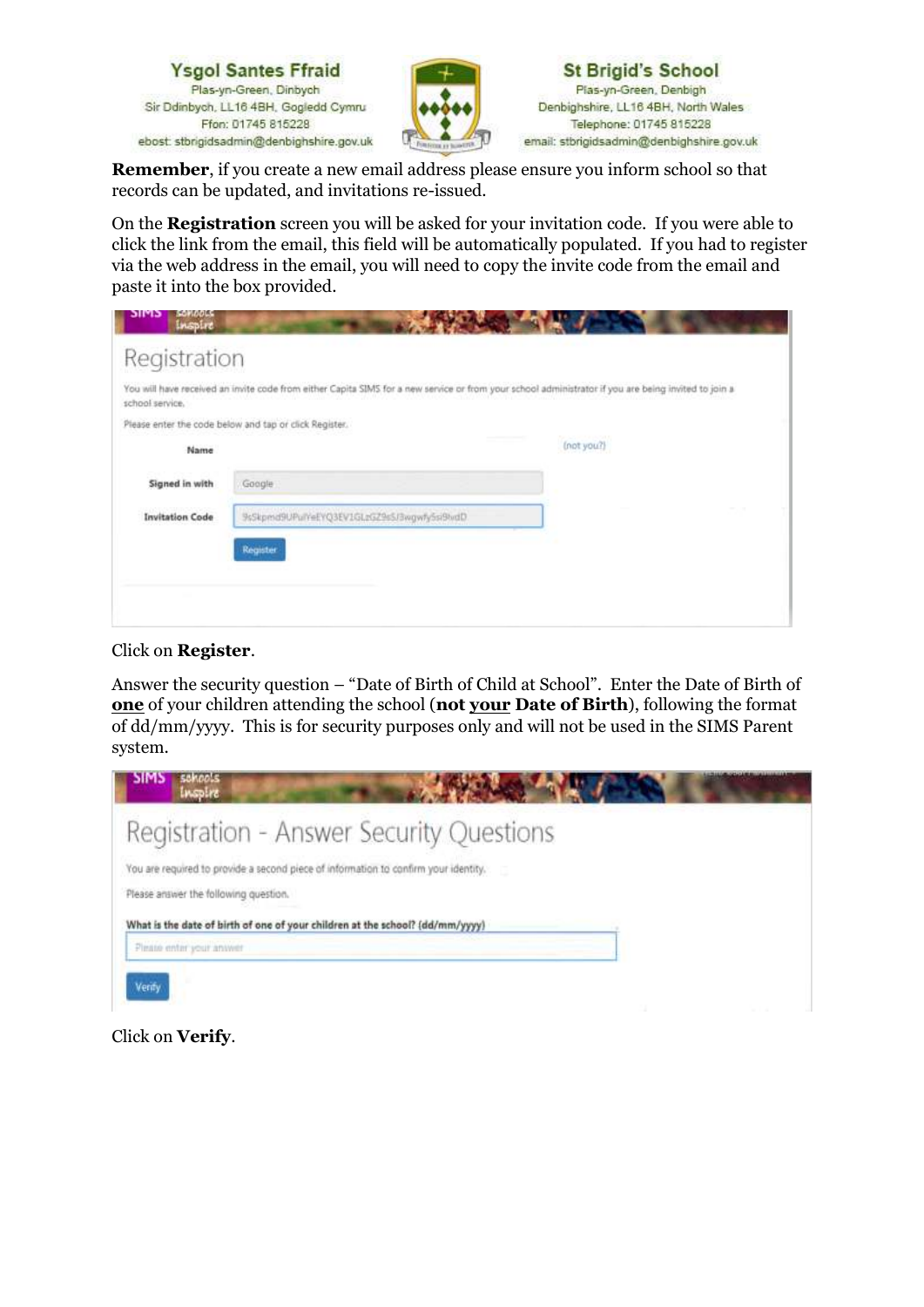

Wait for approximately 30 seconds while your account is created. Your account is then set up and configured.



Now log in to SIMS Parent App from either [www.sims-parent.co.uk](http://www.sims-parent.co.uk/) on your laptop or PC or via the SIMS Parent App from the Google Play Store (Android) or Apple Store.

### **Downloading the App**

You can access the SIMS Parent App from a smartphone or tablet – anytime, anywhere!

The app can be downloaded to an Android or Apple phone (SIMS Parent supports Android version 6 and above, as well as iOS version 11 and above), from the Apple Store or Play Store. Alternatively, it can be access via the website. Best of all it is completely free.

SIMS Parent is displayed in the search results with a purple icon.



To find out further information about the app, tap on READ MORE or just tap INSTALL to download the app.

You can now exit the Play Store or Apple Store.

**Please remember**, before you can use the app, you will need to have received an invitation for SIMS Parent by St. Brigid's.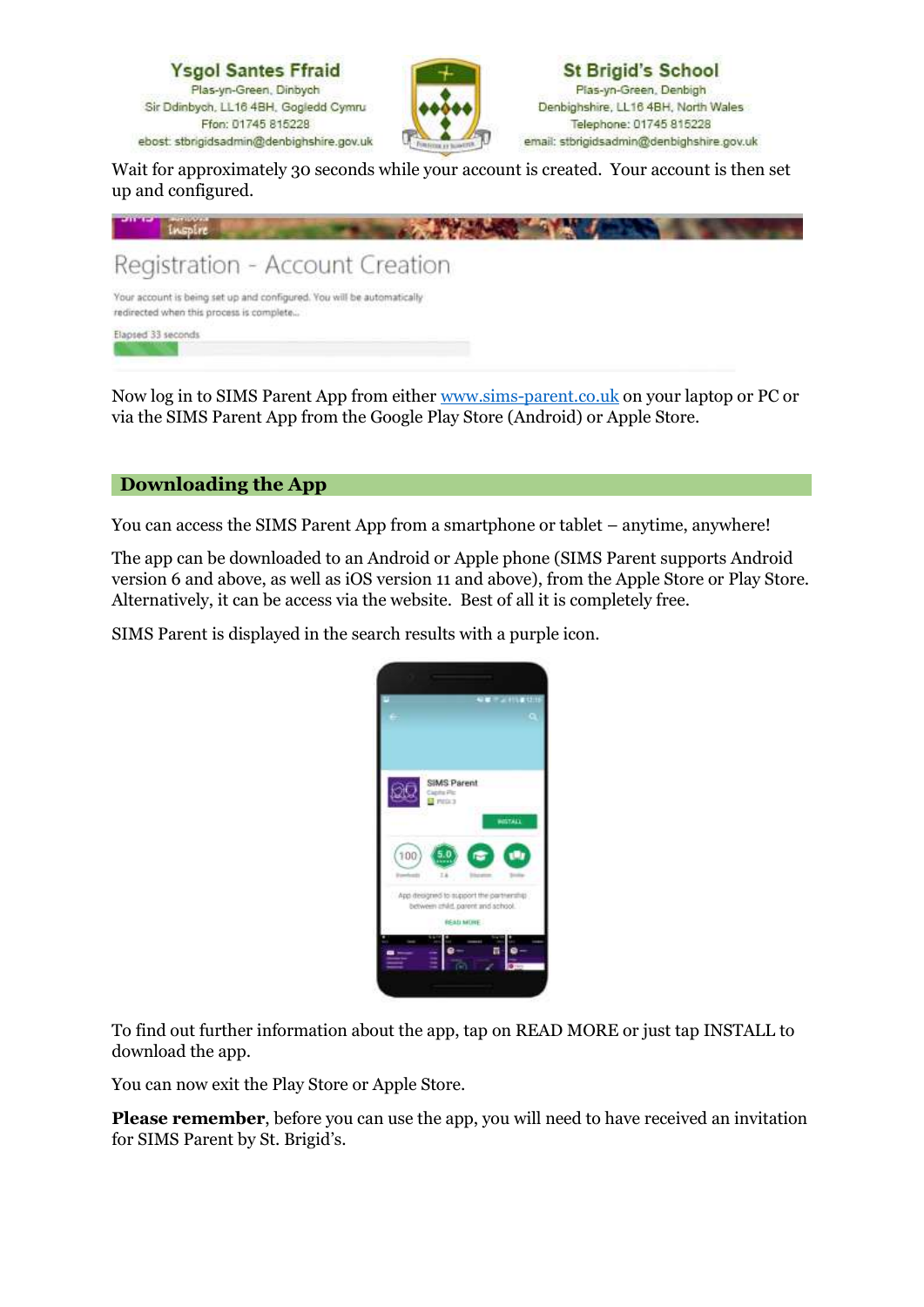

**St Brigid's School** Plas-yn-Green, Denbigh Denbighshire, LL16 4BH, North Wales Telephone: 01745 815228 email: stbrigidsadmin@denbighshire.gov.uk

#### **What will I be able to see?**

When you sign into the app, you will see the Home Page.

| lack                      | 10/72         | Merry   |
|---------------------------|---------------|---------|
| Messages                  |               | 21 Nove |
| <b>School Diary Event</b> |               | 12 Feb  |
| <b>Humawark dua</b>       |               | 12 Feb  |
| <b>Humanush Aus</b>       |               | 11 Fals |
| 闓                         | Calendar      | 1 Today |
| Masic Lunch Chik          |               | 12.30   |
|                           | Bettity       |         |
|                           | Hannah        |         |
|                           | <b>Andrew</b> |         |
|                           |               |         |

Messages / School Calendar screens

The **Messages** option will show messages relating to all of your children at the school. Most messages are for information only, but some messages include a reply button where you can type a response to the message.

You may receive a number of different messages, but you are able to filter the list to show any unread messages or messages regarding a certain category e.g. Attendance, Conduct etc.

If you have more than one child at school, all messages will appear here, but you will be able to filter for messages about an individual child.

The **Calendar** tile shows all shared information from the school e.g. term dates and specific dates relating to each of your children at school.

#### **Timetables**

Your child's timetable shows in a diary format and displays the current day's timetable for your child(ren) at the top of the panel – future timetables are available by scrolling down the panel. This can be done by clicking / tapping their name tile and then on **Timetable**.

| Pad W                                                   | 21/33     | $-2000 -$              |
|---------------------------------------------------------|-----------|------------------------|
| <b>Back</b>                                             | Timetable | Mersu                  |
| <b>Student Name</b>                                     |           | w                      |
| Today.                                                  |           | 23ml January 2018      |
| <b>Mathematics</b><br>44   Mr K A Thomas, Mr M Cabezola | ٠         | 08:50<br>09:55         |
| <b>Physical Education</b><br>Mr S Claston               |           | 09:55<br>10.55         |
| <b>Tutor time</b><br>21   Mr M Harrison                 |           | 10.55<br>11.20         |
| English<br>48   Mrs H C Chulsbock                       |           | 11:35<br>12.35         |
| Science<br>39   Mr J D Sexton                           |           | 13:25<br>14:25         |
| <b>Mathematics</b><br>44   Mr K A Thomas, Mr M Cabazola |           | 14.25<br>16:25         |
| <b>Tomorrow</b>                                         |           | <b>SAM Jensey 2019</b> |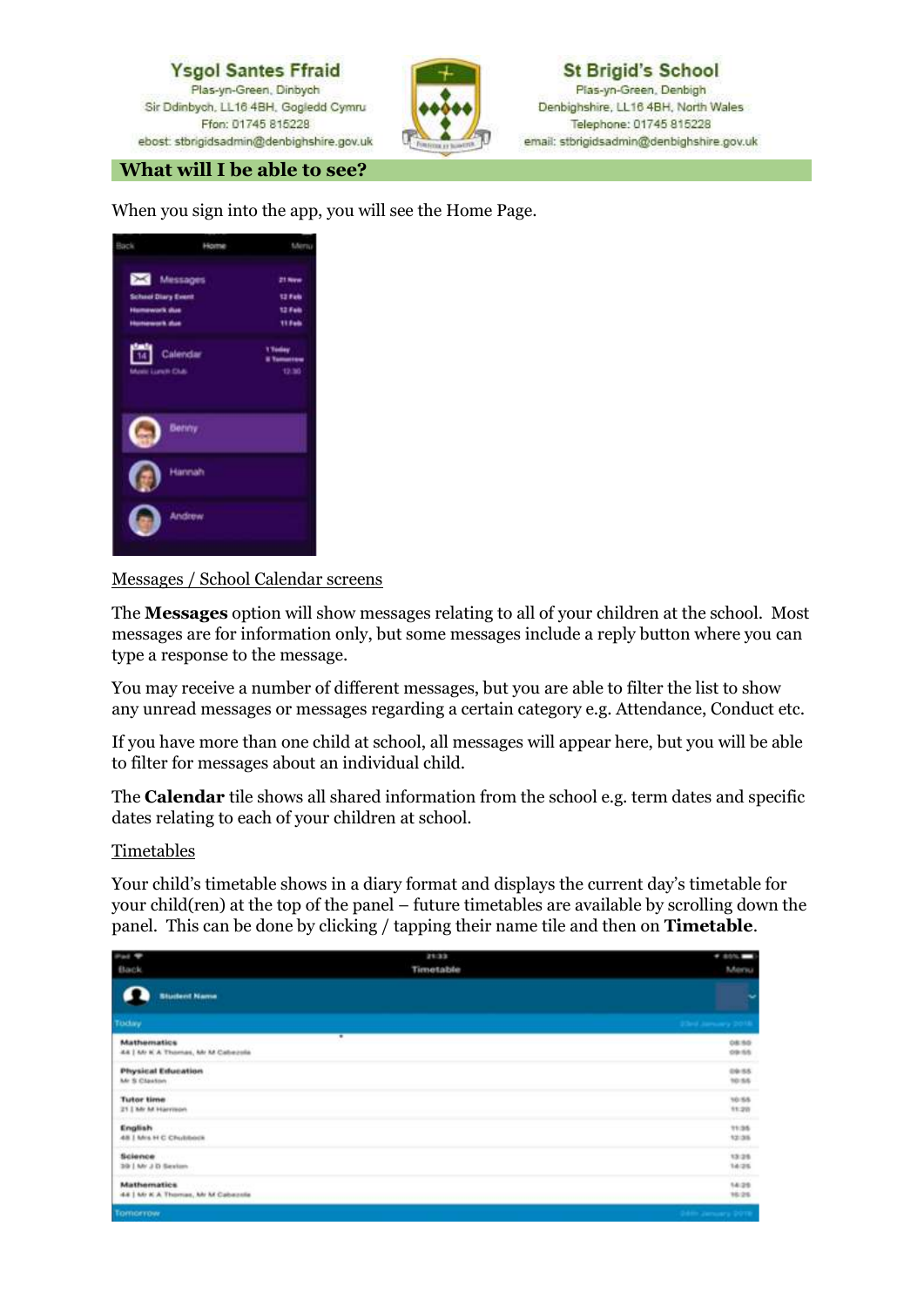

**Attendance** 

At St. Brigid's we operate an electronic registration system. Your child's attendance is calculated using the session marks for morning and afternoon registration.

The attendance tile allows parents to have a quick view of attendance for the current term.

Clicking / tapping on this will open up the attendance window, which shows more detail. By clicking / tapping on the **Attendance** tile you will be able to scroll down to view previous week's attendance.

If you have any queries or concerns regarding attendance for your child, please speak to school on 01745 815228 or email [admin@st-brigids.denbighshire.sch.uk.](mailto:admin@st-brigids.denbighshire.sch.uk)



From here you will also be able to view your child(ren)'s conduct, assessment details, homework, timetable and reports.

Clicking / tapping on the relevant tile offers more information. Some tiles may appear as the school year progresses.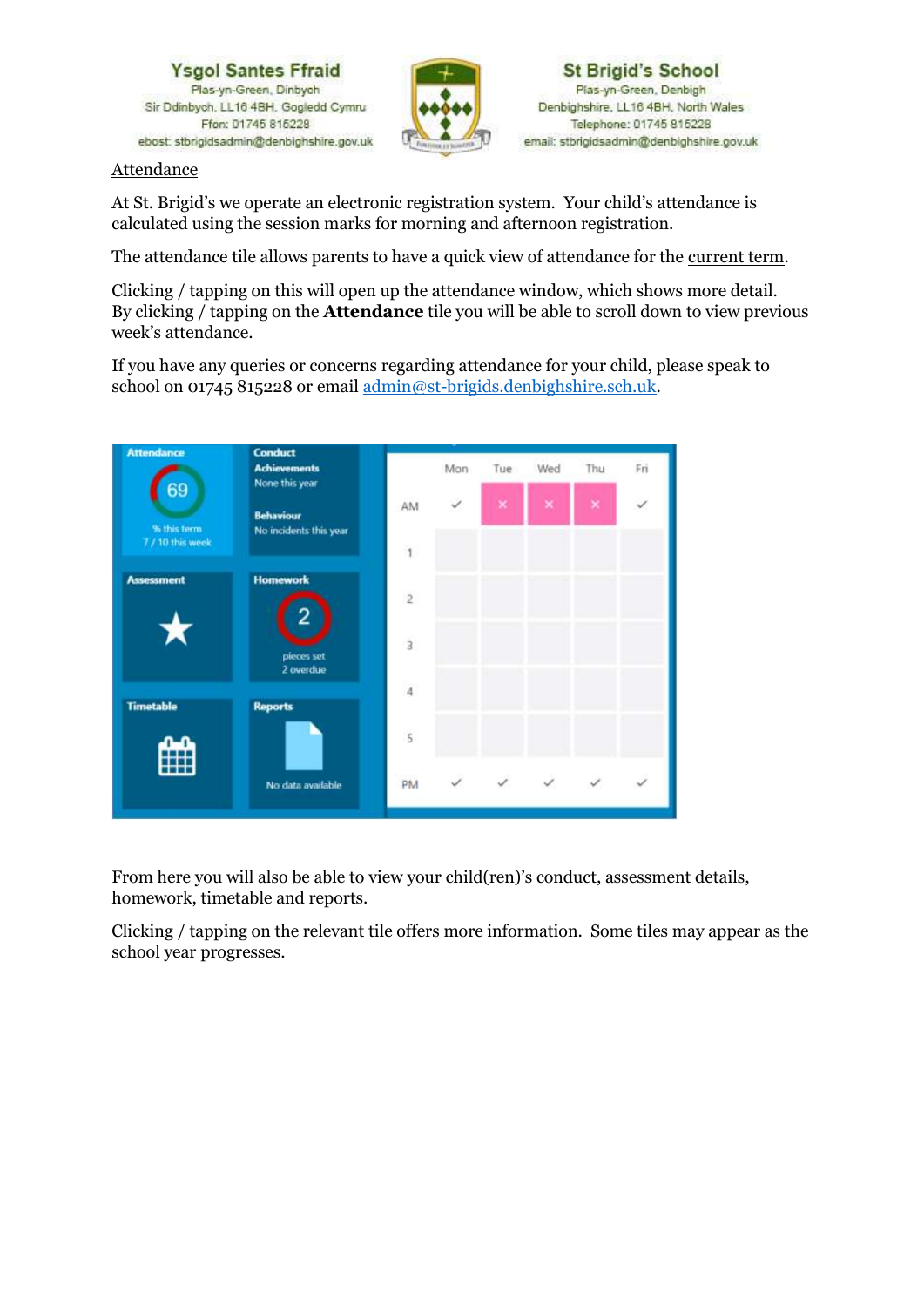

#### Data Collection sheets:

The data collection sheet allows you to update school with any change in details for your child and your contact details.

Once you click / tap on Data Collection Sheet the first section (address, telephone and emails), underneath your child's name are their contact details, not yours.

You will be able to access the data collection sheet at the beginning of each academic year, this allows us to ensure that the details we hold are correct.

The data collection sheet does not provide you with the information / details regarding all of the contacts within our system. You will only be able to view your own contact details. It is vital that you inform us of any changes to contacts and their details for grandparents etc.



To use the data collection sheet to make changes:

- Please go through each section and make the necessary changes.
- When any changes are made, please click on the 'Save' button for each section. This will then show as 'pending changes' for the section that you have edited.
- Click on 'Finish Changes' when you have finished reviewing the information.
- Click on 'Submit Changes'

School will then review your changes and once approved you will receive a message through the SIMS Parent Messages section to confirm approval.

If you submit any changes, but they haven't yet been approved, a padlock will be shown on the Data Collection Sheet, which means no further changes can be made until the school has approved the last update. Once approved, the padlock icon will be removed.

If there are no changes to be made once you have reviewed the data, please make sure you click / tap the **Confirm No Changes** button.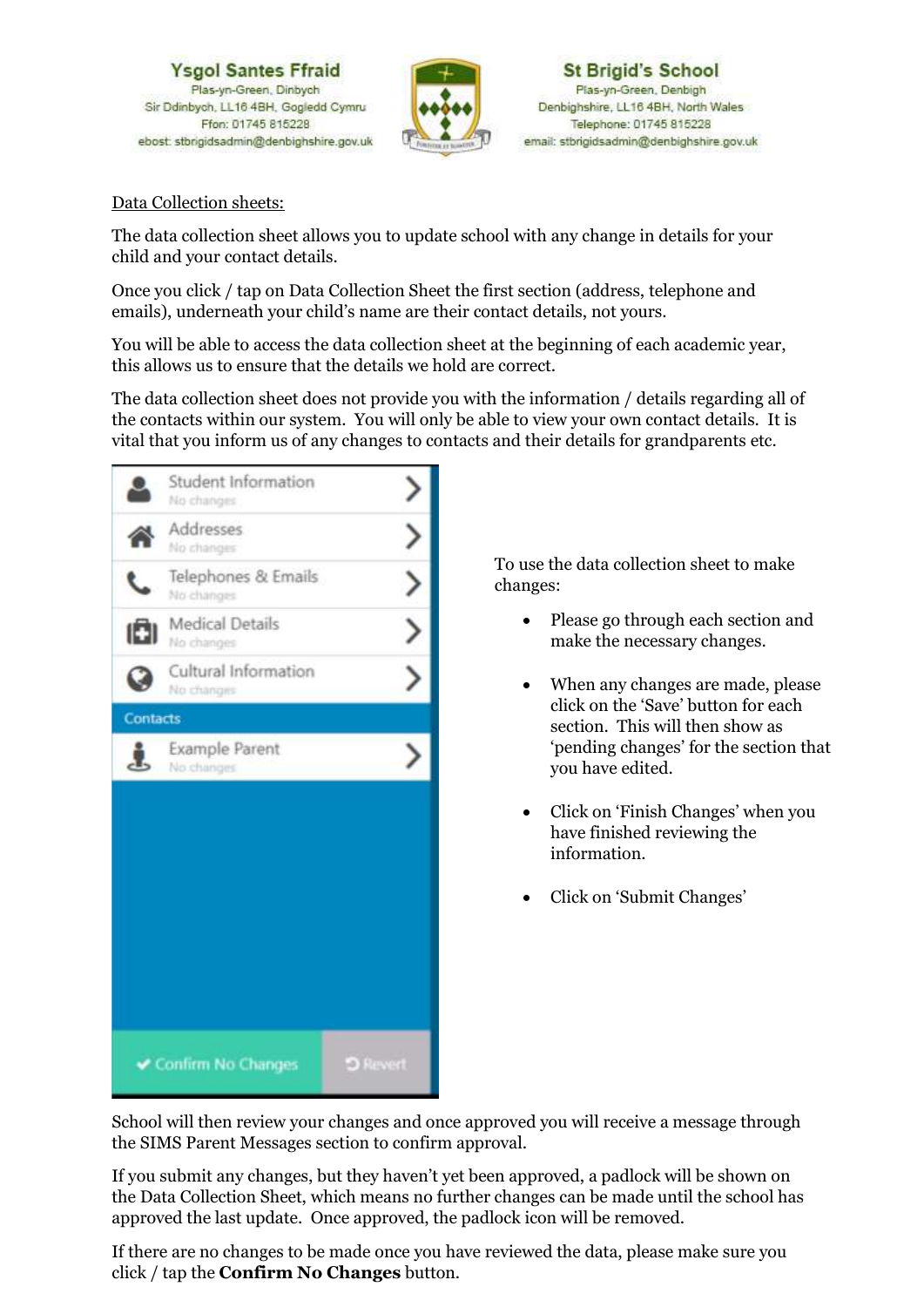



#### **Reports**

To view the reports for your child(ren), click **'Reports'** on your child's individual page.

This will show a list of the reports which have been uploaded by the school for your child. These are listed by academic year.

At the end of each term an interim report will be shared for your child via the SIMS Parent App. On the day the reports are published you will receive a message from school to let you know that reports are available for you to view. We will also share our child's annual written report in the same way.

The reports are shared via SIMS Parent as a PDF document. This allows you to view the report and also print and save the report.

On the app, the report page for your child will show their latest report and the number of additional reports. If you haven't read your child's latest report this will show as 'NEW' in the image.

Click / tap on the **name of the report** to open it in your internet browser.

### School Details screen

In the top right hand corner of the screen, there is a **Menu** button. Tap / click on Menu, a list of options will appear. By tapping / clicking on **School Details**, you will see the address and contact details of school as well as key dates including Term Dates and any planned Inset Days.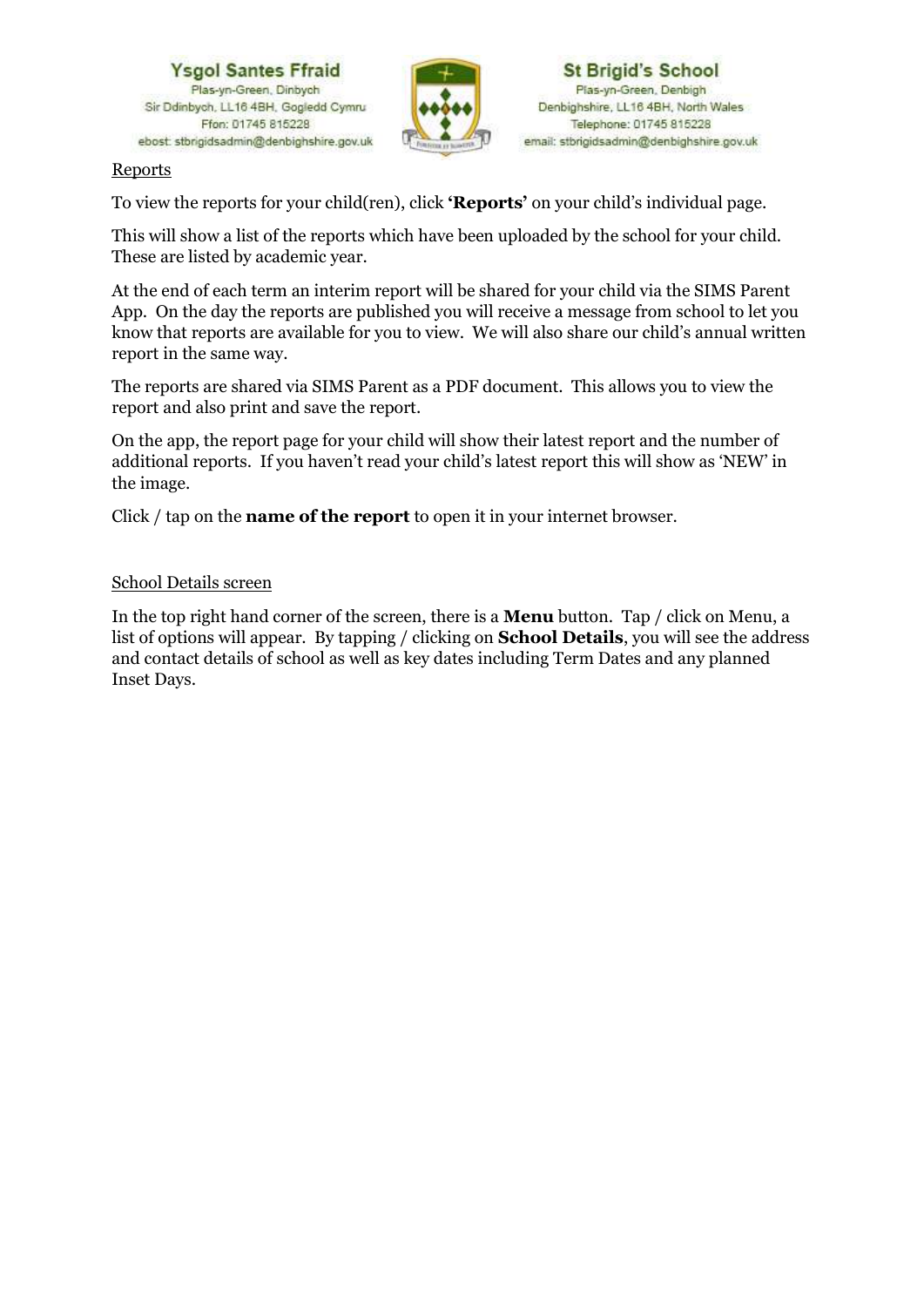

**St Brigid's School** Plas-yn-Green, Denbigh Denbighshire, LL16 4BH, North Wales Telephone: 01745 815228 email: stbrigidsadmin@denbighshire.gov.uk

# **SIMS Parent App – FAQ's**

#### **I have not yet received my registration email, what do I need to do?**

Please check your spam / junk email folders for an email from [noreply@sims.co.uk.](mailto:noreply@sims.co.uk) If that fails, please contact school on ParentappS<sub>5</sub>@hwbcymru.net, or by telephone on 01745 815228 for a re-invitation email.

**Can I use a shared email?**

No. Each SIMS Parent App login is individual and each parent will need a separate login via a separate email account. We know some families will use a single email address, but where each parent requires their own login you will need to ensure that you have your own, unique email address.

#### **What do I need to do if my first registration didn't work?**

Please send your name, email address and the name of your child to [ParentS5@hwbcymru.net.](mailto:ParentS5@hwbcymru.net)

We will resend you an invitation email enabling you to re-register.

#### **I am unable to register using the registration email (invitation code could not be verified), what should I do?**

If you are trying to log in from you workplace you may encounter some security issues due to the company's policies. If this occurs please try and register from home.

**Can I use SIMS ID at the registration stage?**

Unfortunately, the SIMS ID option is not available to parents / carers. The remaining options should be used by parents / carers to register.

**I have children who attend different schools, and each of the schools are using SIMS Parent, can I view all of my children in one place?**

It is possible for parents to now use the same login details to register with multiple schools who use SIMS Parent. Once logged into SIMS Parent it is possible for parents to change schools from a drop down menu in the top right hand corner of the page.

**Do I need to register separately for each of my children attending school?**

No. When you sign in to SIMS Parent, information for all your children attending school will be shown in one place. If this is not the case, then please contact school.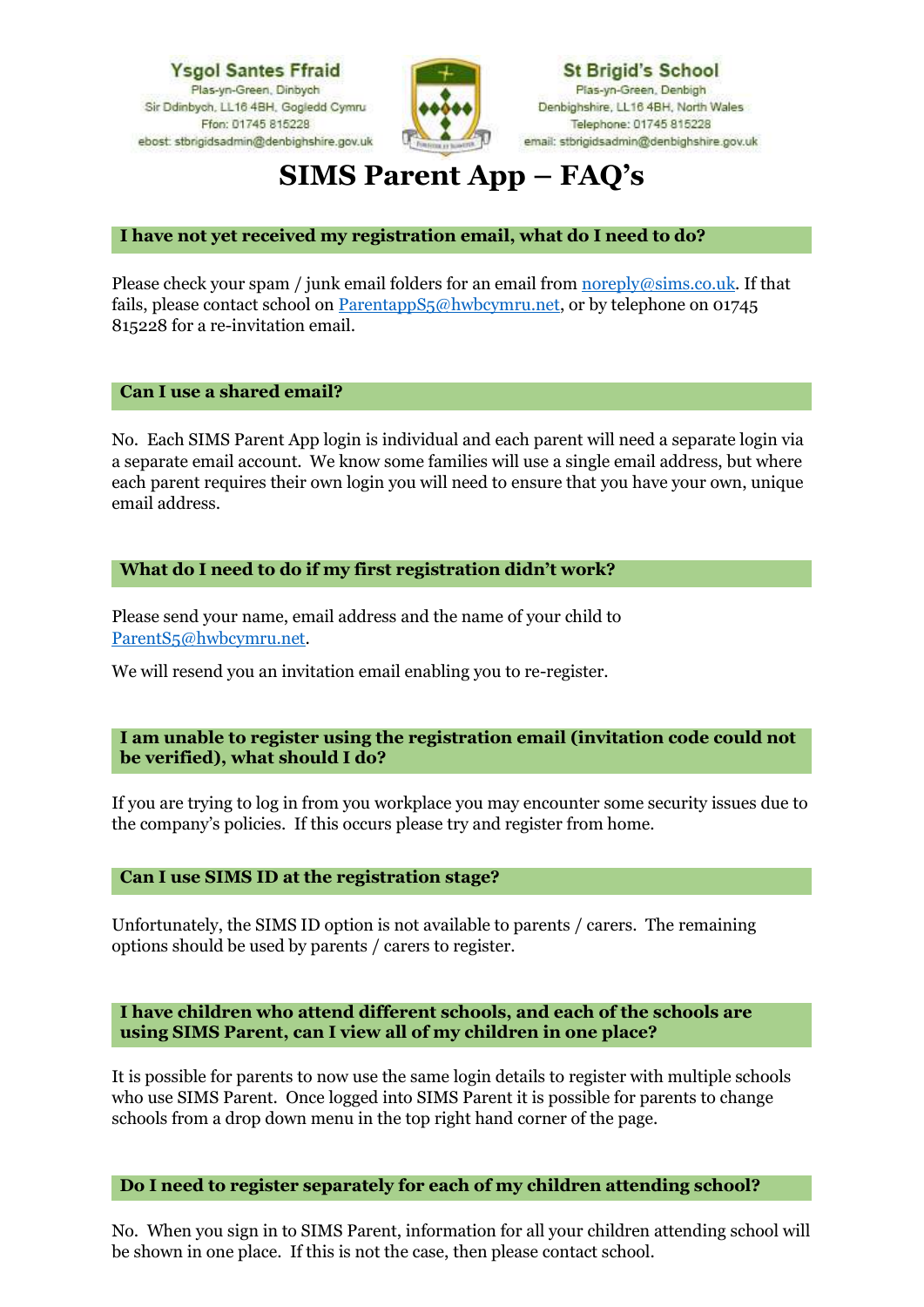

#### **I have forgotten my login details for SIMS Parent**

You will need to reset your password directly with the account provider e.g. Facebook, Google, Twitter etc. Then use these new details to sign in.

#### **I don't have an account that can be used, what shall I do?**

You can follow either of the links below to create an email account if you don't already have one:

Microsoft

• <https://login.live.com/login.srf?lw=1>

Google

• [https://accounts.google.com/signup/v2/webcreateaccount?hl=en-](https://accounts.google.com/signup/v2/webcreateaccount?hl=en-AU&flowName=GlifWebSignIn&flowEntry=SignUp)[AU&flowName=GlifWebSignIn&flowEntry=SignUp](https://accounts.google.com/signup/v2/webcreateaccount?hl=en-AU&flowName=GlifWebSignIn&flowEntry=SignUp)

#### **I am unable to sign in to the Parent App**

If you are receiving an Unauthorised Access error message, make sure you are logging into SIMS Parent with the account in which you registered i.e. Google, Twitter, Facebook etc. Please check you are entering the correct username and password.

This issue usually occurs when two or more users share the same computer or device. You will need to sign out of the incorrect account, by visiting the account provider's web page (e.g. Google, Facebook etc) and select 'Sign Out'/ Close the browser completely and then open a new browser window and log into SIMS Parent using the correct details.

#### **The Date of Birth I am entering cannot be verified when registering, what should I do?**

Please ensure you are entering the correct date of birth, and in the correct format (dd/mm/yyyy).

Please remember that this **not** your date of birth, this is for your child who attends St. Brigid's.

#### **I am signed into SIMS Parent but I can't see any data. What do I need to do?**

If, once you have logged in, you cannot see any data please get in touch with school for assistance.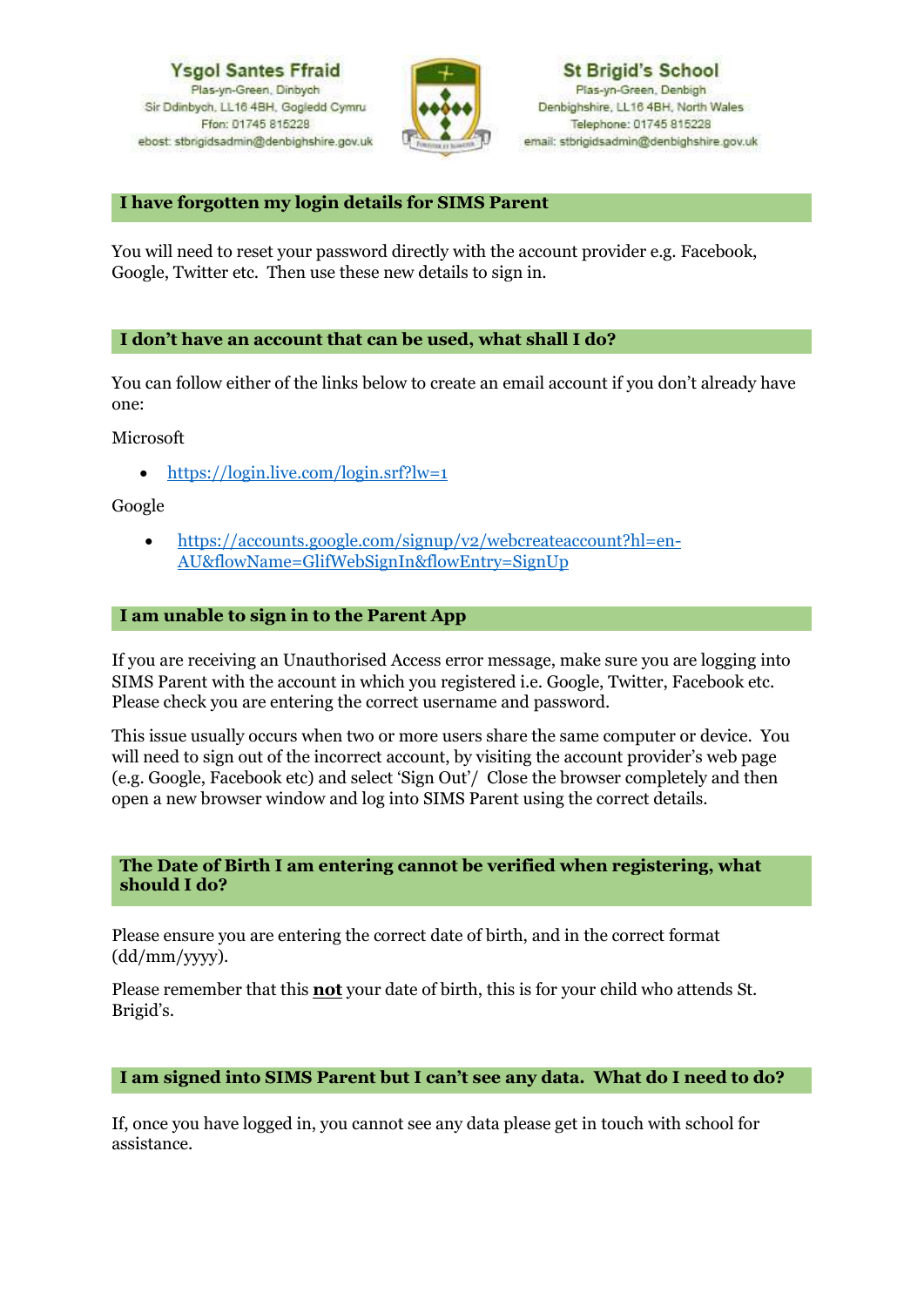

**Why can't I see my children's names?**

If you are signed in to SIMS Parent and can't see your children's name tiles, check the display name in the top right hand corner of the screen and check what ID you are signed in with. If incorrect, sign out and sign in again with the correct credentials. If you have checked that you are signing in with the correct information but still can't see information for your child(ren) then please contact school.

#### **Why can't I open the Data Collection Sheet for my child?**

If you are unable to see the Data Collection sheet for your child, you might not meet the criteria required for making and submitting changes to your child's access. Please contact school directly for further assistance.

If you are able to see the Data Collection sheet but a padlock icon is displayed, the Data Collection sheet has previously been submitted and is waiting for authorisation from the school and for the changes to be applied. Once the changes have been applied, the Data Collection sheet will become available again.

#### **I can't remember my password what should I do?**

Visit the website of your account provided (i.e. Microsoft, Google, Facebook or Twitter) and follow the instructions for resetting your password.

**IMPORTANT** – please note that your child(ren)'s school does not hold passwords for your account.

#### **Do I need to sign out of the SIMS Parent App?**

No, once you have signed in to the App, you will remain signed in for 30 days. After this time, you will need to sign in to the App again.

#### **Does it matter if I use the website instead of the app?**

Which method you use to access SIMS Parent is completely up to you. The website and the app both contain the same information. The only difference is the layout may differ slightly. The advantage of using the pp is that you will receive instant notifications.

#### **Why am I unable to access the SIMS Parent website or why is the page not loading correctly?**

SIMS Parent is supported on Internet Explorer, Chrome, Safari and Firefox. Ensure that your internet browsers are up to date.

If you have checked and your browsers are up to date but you are still experiencing problems, please contact school.